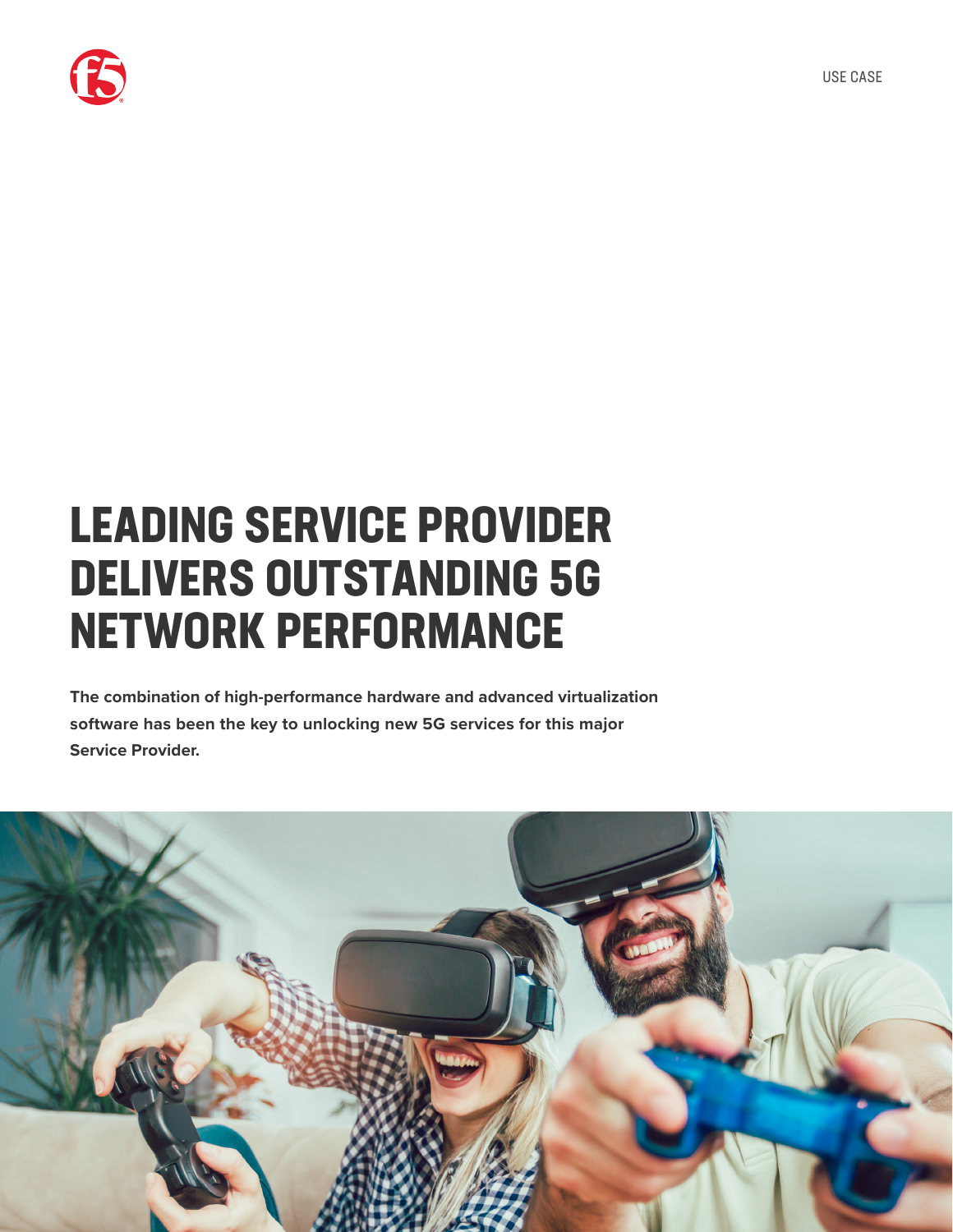### **NEW 5G MARKETS REQUIRE MASSIVE NETWORK SCALING.**

The potential of 5G has transcended mobile devices. Supported by F5, a major Service Provider recently launched fixed-mobile services that directly compete with in-home cable providers. This eliminates the need to run coaxial or fiber optic cable to a residence and is being offered to consumers to compete with cable services. Other possible 5G service offerings under consideration include virtual reality viewing at sporting events, 5G-enabled autonomous vehicles and drones, improved driver safety, and enhanced emergency services.

Launching these new services, especially in high-density population areas, requires massive scaling of existing networks in addition to deployment of new network resources. Rather than just ripping and replacing older network components, this Service Provider was able to utilize a combination of software and hardware upgrades, coupled with increased automation, to efficiently and economically enable massive scaling. This made it possible for them to deliver the extraordinary number of connections per second, high bandwidth, and low latency required for these new 5G services.

# **MAXIMIZE NETWORK THROUGHPUT WITH HIGH-PERFORMANCE HARDWARE AND SOFTWARE INNOVATIONS.**

The Service Provider was able to upgrade its existing F5® VIPRION® platform with higher performance 100G interfaces, eliminating the need to replace chassis that were still usable. Furthermore, Field Programmable Gate Array (FPGA) technology provides hardware accelerated flow processing to provide low latency processing and reduced CPU usage. Enhancements will soon be introduced that enable prioritized flow processing, programmed to reserve FPGA processing for higher priority flows. This feature is software configured and significantly reduces CPU usage, adding to overall efficiencies and performance enhancements.

F5 network functions virtualization (NFV) is used in test environments. This makes it possible to test numerous solutions quickly, identify those that work well, and discard the solutions that don't. This greatly speeds up new services creation while minimizing costs.

## **SECURITY IS STILL PARAMOUNT.**

5G promises to deliver 100 times the bandwidth of existing networks. These high-performance networks must be adequately protected against both targeted and automated threats. Proper scaling to ensure high-performance security for the 5G forwarding plane requires the use of highperformance hardware. This is especially true for firewall and distributed denial-of-service (DDoS) mitigation functionality that protects infrastructure from threats.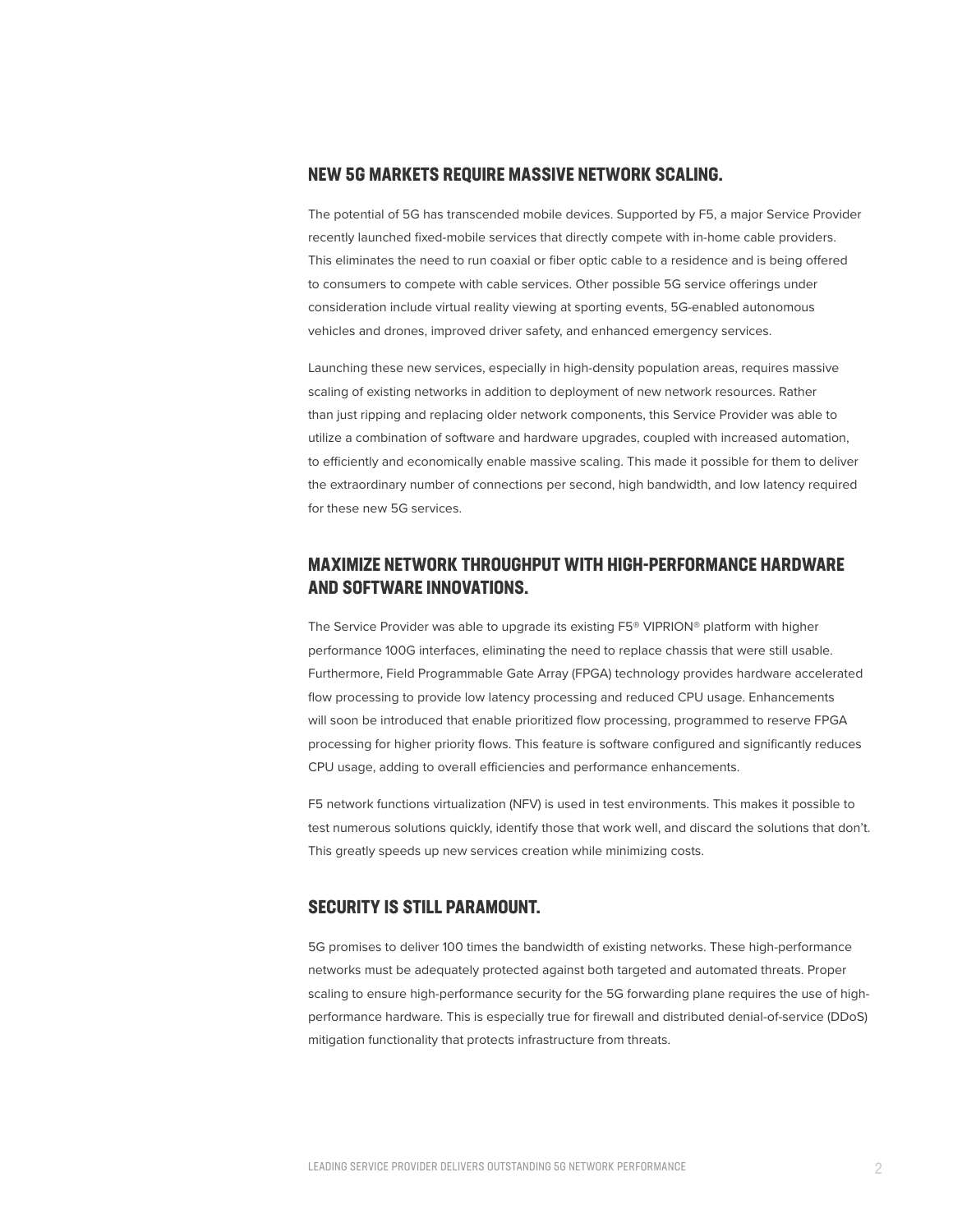The Service Provider adopted an F5 security solution that can support 3G, 4G, and 5G on the same platform. It instituted granular controls enabling users to set thresholds by maximum packets per second, both manually and through auto tuning. Based on these thresholds, machine learning is used to handle attacks more intelligently. The Service Provider installed 5G-ready DDoS mitigation in an always-on (in-line) configuration versus a traffic-redirect solution. This minimizes the time between when an attack is detected, when mitigation starts, and when the attacks are fully mitigated. This helps reduce downtime and ensure network availability.

F5 BIG-IQ® Centralized Management is used to measure device health and investigate DDoS attacks. In Figure 1, DNS DDoS attack details can be observed by all managed F5 BIG-IP® products. It shows attack type, size, flow history, source and destination IP address, Geo IP map, and status. The Attack Type details show In/Drop requests (the amount of traffic that has been filtered); Status (whether the attack is ongoing or has been mitigated); Start/End Time (the event start and end date of the attack); and how much traffic has been observed by each BIG-IP module.



**Figure 1:** F5 BIG-IQ DNS and DDoS Traffic Dashboard